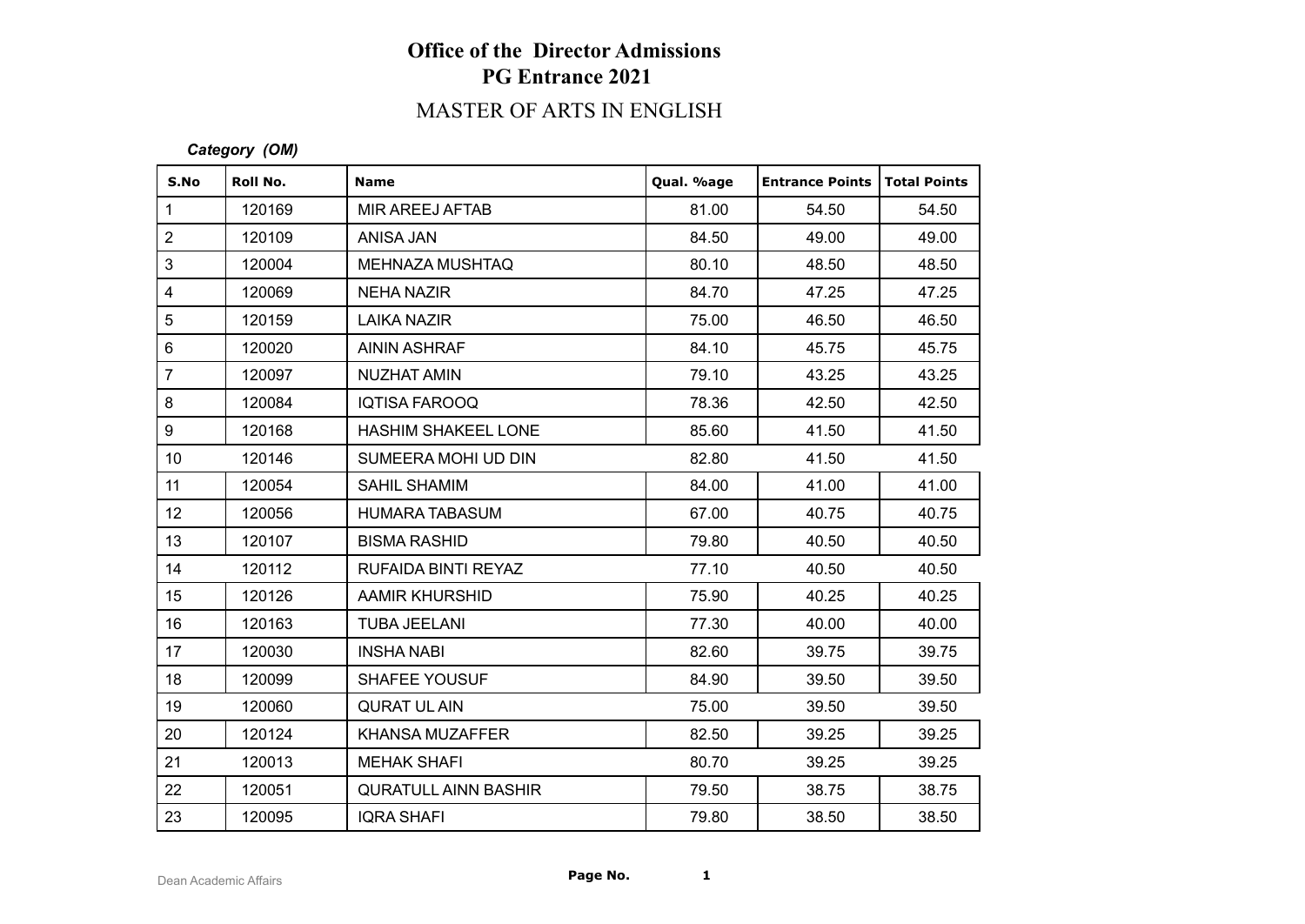### **Office of the Director Admissions PG Entrance 2021**

### MASTER OF ARTS IN ENGLISH

#### *Category (RBA)*

| S.No | <b>Roll No.</b> | <b>Name</b>        | Qual. %age | <b>Entrance Points   Total Points</b> |       |
|------|-----------------|--------------------|------------|---------------------------------------|-------|
| 24   | 120098          | ADEELAH JAN        | 84.70      | 37.75                                 | 37.75 |
| 25   | 120187          | AMMIR HAMID RATHER | 79.10      | 35.75                                 | 35.75 |

*Category (WUP)*

| S.No | Roll No. | <b>Name</b>                             | Qual. %age | <b>Entrance Points   Total Points</b> |       |
|------|----------|-----------------------------------------|------------|---------------------------------------|-------|
| 26   | 120062   | <sub>-</sub> AHMAD KUMAR<br>BIL.<br>.AL | 72.50      | 35.50                                 | 35.50 |

*Category (CDP)*

| S.No          | ' Roll No. | <b>Name</b>                    | Qual. %age | <b>Entrance Points   Total Points</b> |       |
|---------------|------------|--------------------------------|------------|---------------------------------------|-------|
| ົດສ<br>$\sim$ | 120106     | SAMIA KHURSHEED<br><b>QVED</b> | 71.30      | 18.00                                 | 18.00 |

*Category (NCC)*

| S.No | <b>Roll No.</b> | <b>Name</b> | %age<br>' Oual. | <b>Entrance Points   Total Points</b> |       |
|------|-----------------|-------------|-----------------|---------------------------------------|-------|
| 28   | 120074          | NAWAZ HAMID | 66.00           | 16.25                                 | 16.25 |

*Category (OSJ)*

| S.No | Roll No. | <b>Name</b>         | Qual. %age | <b>Entrance Points   Total Points</b> |       |
|------|----------|---------------------|------------|---------------------------------------|-------|
| 29   | 120193   | IMTIAZ HUSSAIN SHAH | 57.62      | 28.50                                 | 28.50 |

*Category (SN)*

| S.No | <b>Roll No.</b> | <b>Name</b>           | Oual, %age | <b>Entrance Points   Total Points</b> |      |
|------|-----------------|-----------------------|------------|---------------------------------------|------|
| 30   | 120178          | MOHAMMAD HASSEEB KHAN | 71.90      | 4.50                                  | 4.50 |